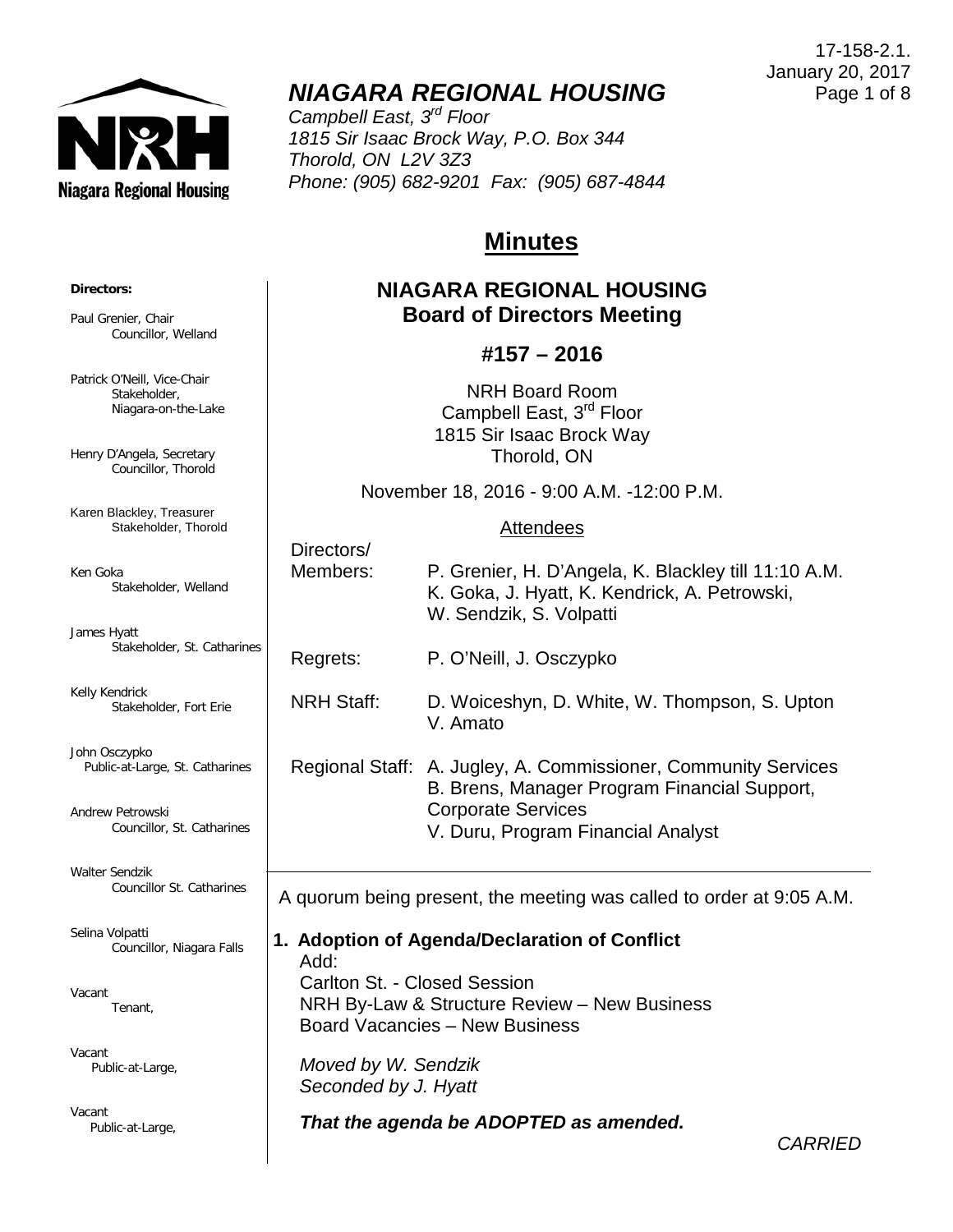There were no conflicts of interest declared.

## 2. **Approval of Minutes**

2.1. Minutes of the October 21, 2016 Meeting

*Moved by K. Blackley Seconded by A. Petrowski*

## *That the minutes of the October 21, 2016 meeting be ADOPTED.*

## 2.2. **Business Arising**

2.2.1. NRH Property Tax Exemption Analysis CSD 36-2016

*Moved by S. Volpatti Seconded by H. D'Angela*

## *That the NRH Board of Directors RECEIVE CSD 36-2016, NRH Property Tax Exemption for information.*

2.2.2. Revisions to the 2017 Operating Budget as approved at the October 21, 2016 Meeting – Report 16-157-2.2.2.

V. Duru highlighted changes make to the 2017 operating budget to achieve 1% guidance.

*Moved by K. Kendrick Seconded by W. Sendzik*

#### *That Niagara Regional Housing Board of Directors APPROVE the Proposed 2017 Operating Budget, with a net levy impact of \$26,979,501 before indirect allocations.*

*CARRIED*

2.2.3. Eligibility Review Officer (ERO) Position – Update

Staff advised that the ERO position has been posted; interviews are expected to take place the week of December  $12<sup>th</sup>$ .

A policy on Eligibility Review has been drafted for senior management evaluation. This policy will define how housing providers may access the service offered by the ERO.

Staff are working with Community Services through orientation and process development to support the work of this position

*CARRIED*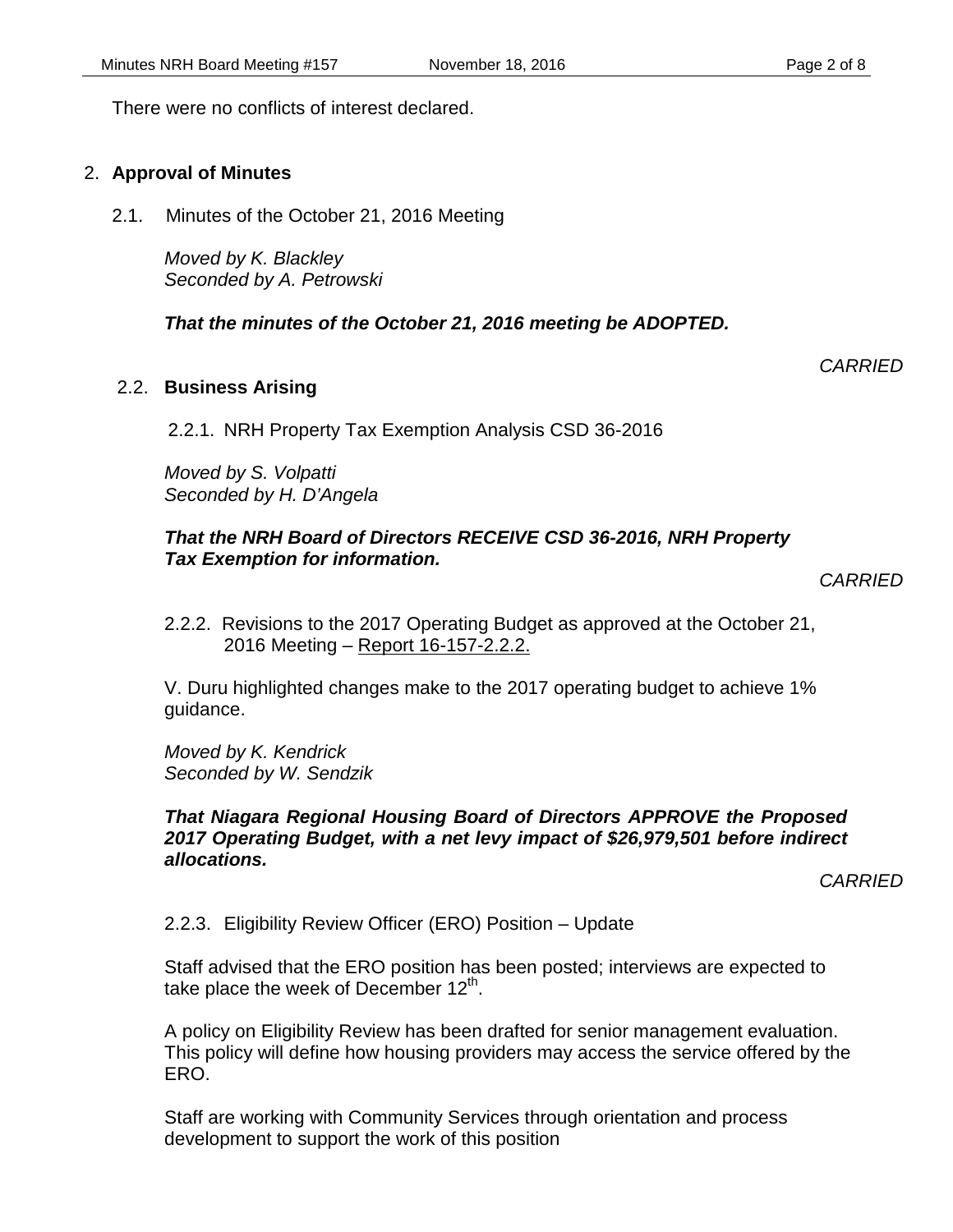*Moved by A. Petrowski Seconded by J. Hyatt*

#### *That the NRH Board of Directors RECEIVE the verbal report on the ERO position for information.*

*CARRIED*

2.2.4. Carlton Street Development Update

Staff attended the St. Catharines Committee of Adjustment meeting last night; both requested variances were approved.

*Moved by W. Sendzik Seconded by K. Kendrick*

## *That the NRH Board of Directors RECEIVE the verbal report on Carlton St. Development for information.*

*CARRIED*

- 3. **Presentation –** not scheduled
- 4. **Staff Reports**
	- 4.1. **3rd Quarter 2016 Report to Board & Council** Report 16-157-4.1.

*Moved by K. Kendrick Seconded by J. Hyatt*

*That Niagara Regional Housing Quarterly Report July 1 to September 30, 2016 be APPROVED and FORWARDED to the Public Health and Social Services Committee and subsequently to Regional and Municipal Councils for information.*

*CARRIED*

Information requests:

• How is the Chronological waiting list affected by Special Priorities?

– A. Petrowski

• How many people are included in the number of families (total number of people on the waiting list)? The state of people on the waiting list)?

Staff advised that units are usually rented two months in advance, as soon as notice to vacate is received from the current tenant; this avoids loss of revenue. As such, with the extensive waiting list, NRH does not hold units vacant waiting for emergency situations to arise. Emergency situations are handled by Community Services according to their procedures for such events.

Staff was **directed** to provide additional, more detailed information in future reports for the Board only, and continue to use current format for Council.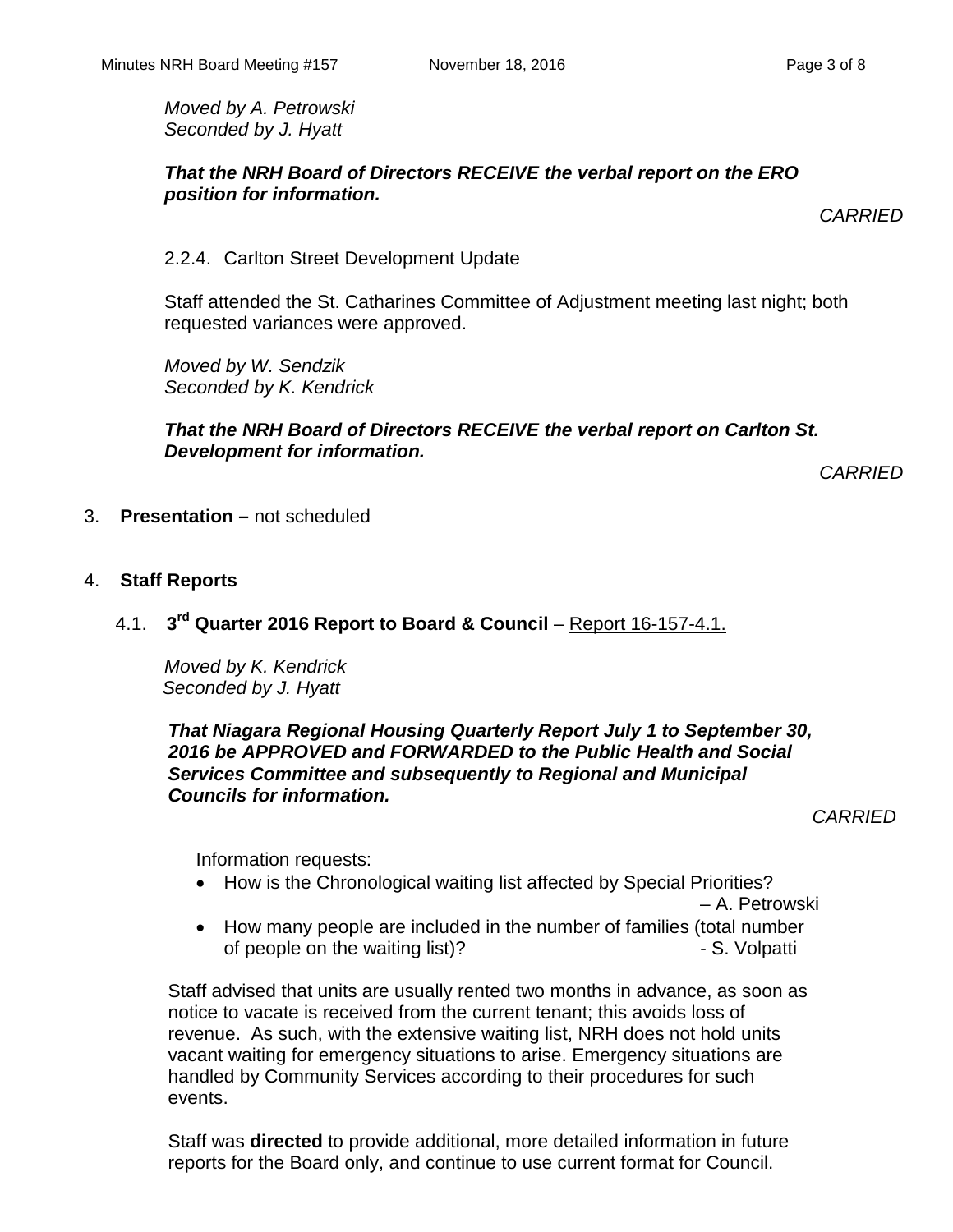## 4.2. **Proposed NRH 2017 Meeting Schedule** – Report 16-157-4.2.

Note the March meeting date should read March 24<sup>th</sup> re: March Break. Change May meeting from  $19<sup>th</sup>$  to 26<sup>th</sup> and delete August meeting.

*Moved by A. Petrowski Seconded by Ken Goka*

*That the Niagara Regional Housing Board of Directors APPROVE the 2017 meeting schedule, as amended.* 

*CARRIED*

4.3. New Housing Allowance Program & Funding Request – Report 16-157-4.3.

*Moved by K. Blackley Seconded by W. Sendzik*

- *1. That Niagara Regional Housing (NRH) Board of Directors RECOMMENDS to Regional Council that:*
	- *a. The creation of a new NRH-New Development Housing Allowance (NDHA) Program as described in detail in Appendix I, be APPROVED.*
	- *b. NRH commitment to funding 20 Units of the new Bethlehem Housing and Support Services (BHSS) project at 111 Church Street as a part of the new NRH NDHA Program at monthly rates of \$250 per unit for singles and \$300 per unit for families for 20 years (2018-2038) be APPROVED.*
- *2. That the CEO and NRH staff are, subject to Council approving the forgoing recommendations, DIRECTED to implement the new NRH NDHA Program and enter into an agreement, in a form acceptable to NRH's legal advisors, with Bethlehem Housing and Support Services (BHSS) to implement the forgoing recommendations*

*CARRIED*

D. Woiceshyn presented of the new program going to Council for approval on December  $8<sup>th</sup>$ . Staff was directed to obtain specialized legal review of agreement. Contract to be provided to Board in January.

The Board congratulated staff on this innovative program.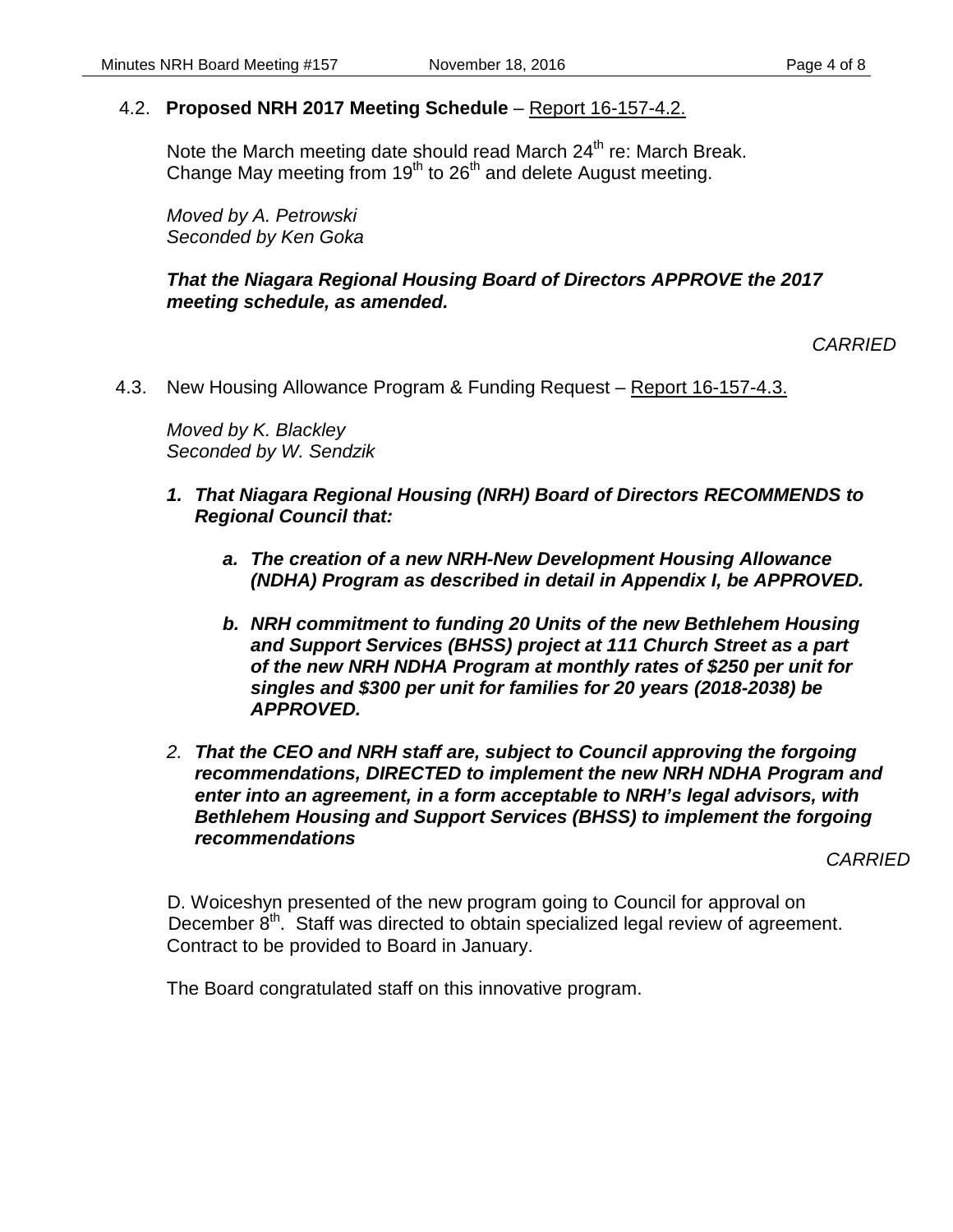4.4. Appointment of Auditors – Report 16-157-4.4.

*Moved by S. Volpatti Seconded by K. Blackley*

*That Deloitte BE APPOINTED as the Niagara Regional Housing's (NRH) external auditor for the five-year term starting with the calendar year ending December 31, 2016 until the year ending December 31, 2020.* 

*CARRIED*

#### 5. **New Business**

5.1. Duties of the Chair – Review – 16-157-5.1.

Staff were directed to make the following italicized edits:

- Calling *special regular* meetings of the Board and Executive Committee.
- Ensuring that operations confirm with the *approved* Board *view on* corporate policy.
- Carrying out special assignments *as directed by the Board. in collaboration with the Chief Executive Officer and Board of Directors.*

*Moved by A. Petrowski Seconded by H. D'Angela*

## *That the NRH Board of Directors APPROVE the Duties of the Chair stated in 16-157-5.1. as amended.*

*CARRIED*

5.2. CEO Recruitment

The Chair advised that CEO Recruitment process is on target.

5.3. National Housing Day

The agenda for National Housing Day was distributed. Hosted in partnership with Niagara Region Community Services and CMHC, the event will focus on the *Affordable Innovation Fund* and will take place on November 21, 2016 at the Hope Centre in Welland. Invitations were sent to developers, Housing Providers and community agencies who may be interested in applying for the fund. A Media Release will be distributed.

5.4. NRH By-Law & Structure Review

The Chair advised that he will be meeting with external lawyers next week.

5.5. Board Vacancies

Points considered included:

• Possible Structure and ADS review outcomes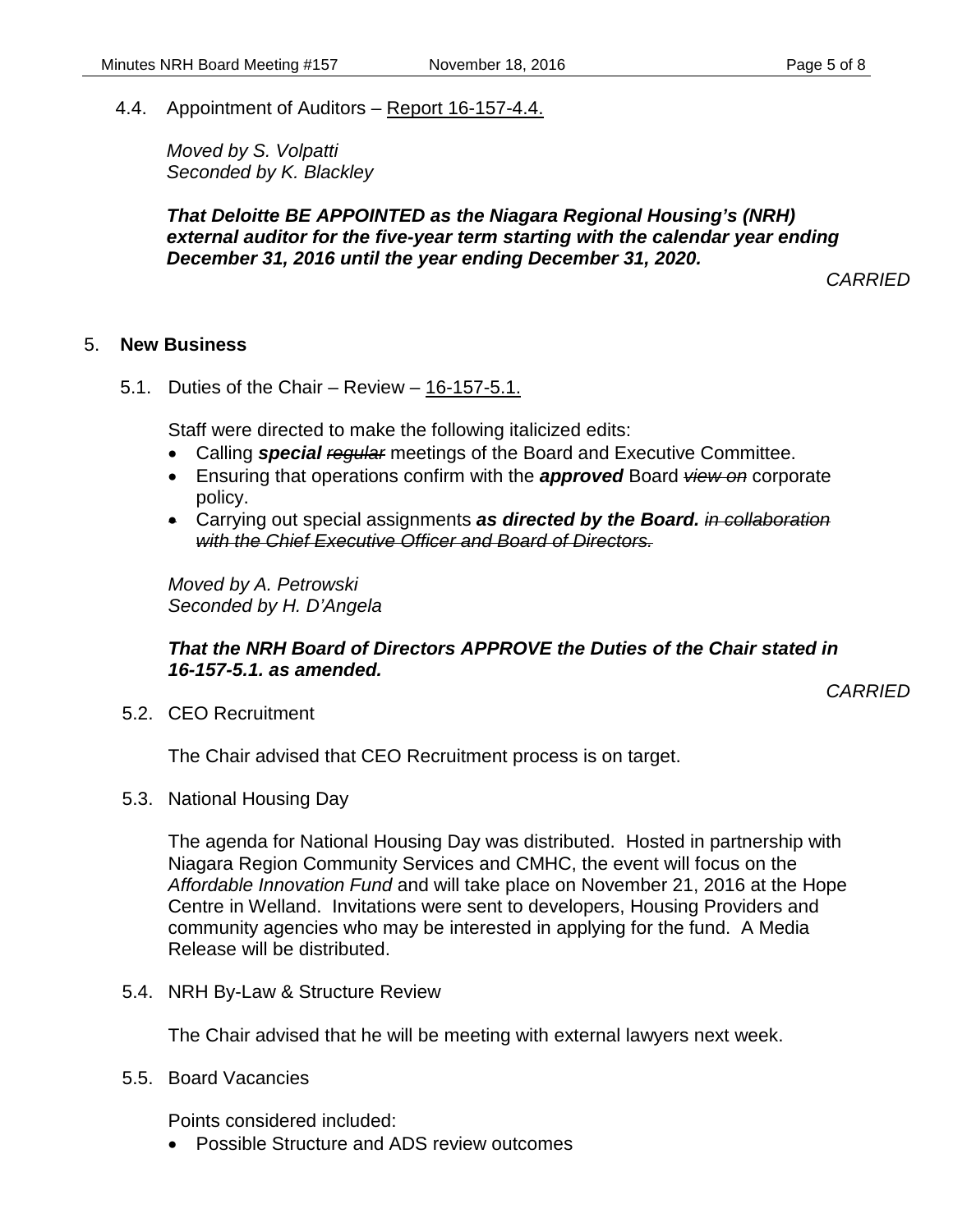- Quorum to carry on Board Business
- Transparency

*Moved by K. Blackley Seconded by K. Kendrick*

*That the NRH Board of Directors APPROVE moving forward with the Director Recruitment process to fill vacancies.*

*CARRIED*

#### 6. **Chief Executive Officer's Report**

6.1. Operating Statements as at September 30, 2016 – Report 16-156-6.1.

*Moved by K. Kendrick Seconded by K. Goka*

## *That the NRH Board of Directors RECEIVE the Operating Statements as at September 30, 2016.*

*CARRIED*

It was agreed that Other Business would be considered prior to moving into Closed Session.

- 10.Other Business
	- 10.1 CAO 18-2016 Update on Social Housing Alternative Service Delivery Review

Add the Alternate Service Delivery report to the next agenda, but circulate to Directors now.

Action by: V. Amato

10.2. Board Liability Insurance

Staff advised that the extension to insurance by current provider was approved. Staff was directed to email to the Board.

Action by: V. Amato

#### 10.3. Updates

In future, rather than indicating *verbal* on the agenda, staff was asked to provide a memo indicating key points to be updated.

Information requests:

- Bring Asset Limit Policy to Board in Spring
- What is Board position on Affordable vs Social Housing

– S. Volpatti

K. Blackley left the meeting at 11:10 A.M.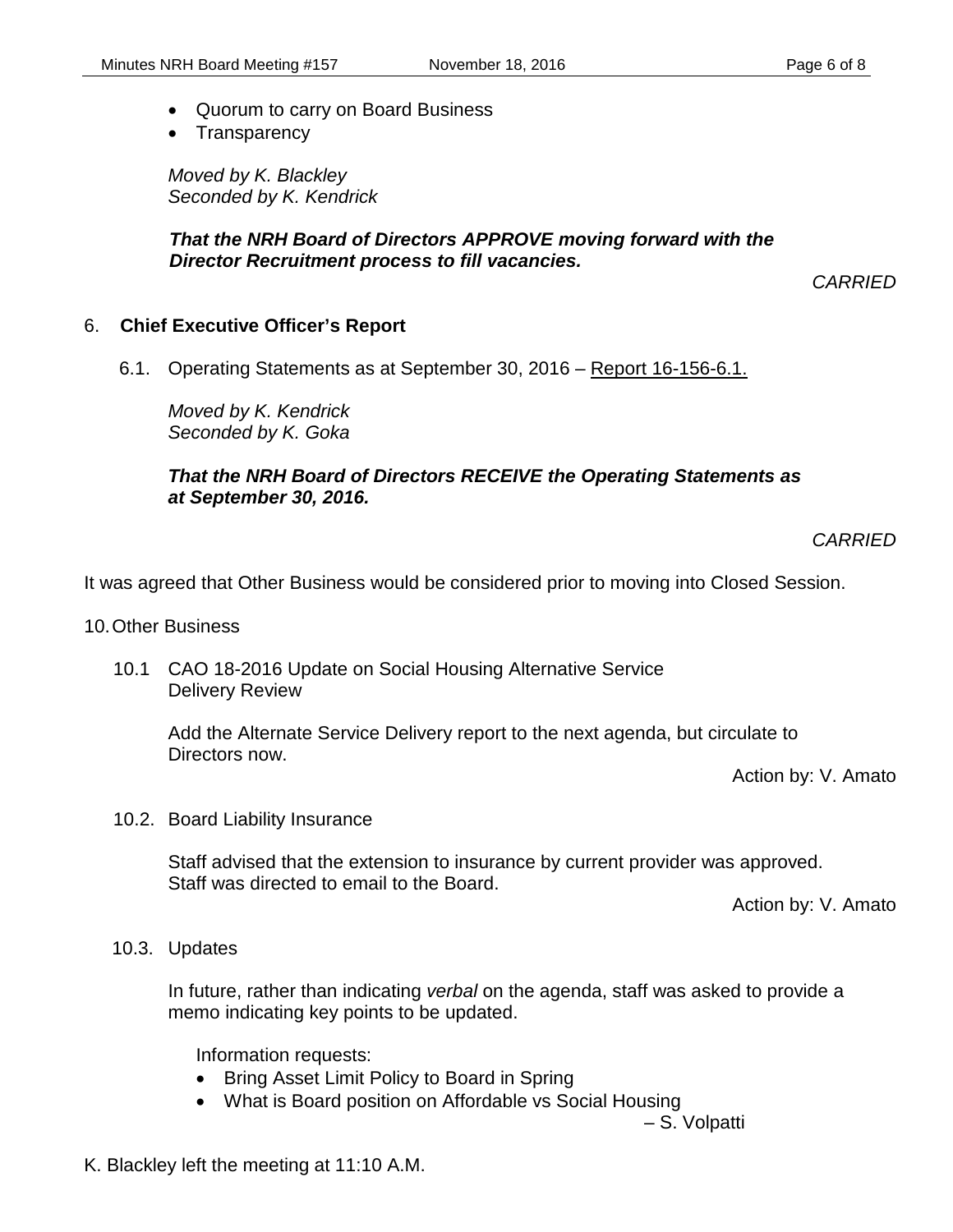7. Closed Session – 11:10 A.M.

With the exception of the CEO, EA and Manager Housing Operations all staff left the meeting.

*Moved by S. Volpatti Seconded by K. Goka*

*That the NRH Board of Directors MOVE INTO Closed Session to receive information of a confidential nature advice that is subject to solicitor-client privilege, including communications necessary for that purpose – Carlton St. Development.*

*CARRIED*

7.1. 527 Carlton Street Project – New Development Update – IC 16-157-7.1.

11:24 A.M. *Moved by J. Hyatt Seconded by K. Goka*

*That the NRH Board of Directors RISE with report.*

*CARRIED*

**Staff was directed to separate confidential and non-confidential information in future reports.**

## **8. Committee/Advisory Group Meeting Minutes**

There were no Committee/Advisory Group minutes.

## **9. For Information**

9.1. Action Items from Previous Meetings – Not provided

## *Correspondence/Media*

- 9.2. 527 Carlton Street Fact Sheet
- 10. Other Business see above.
- 11. Next Meeting

 Friday, January 20, 2017 – 9:00 A.M. NRH Board Room Campbell East, 3<sup>rd</sup> Floor